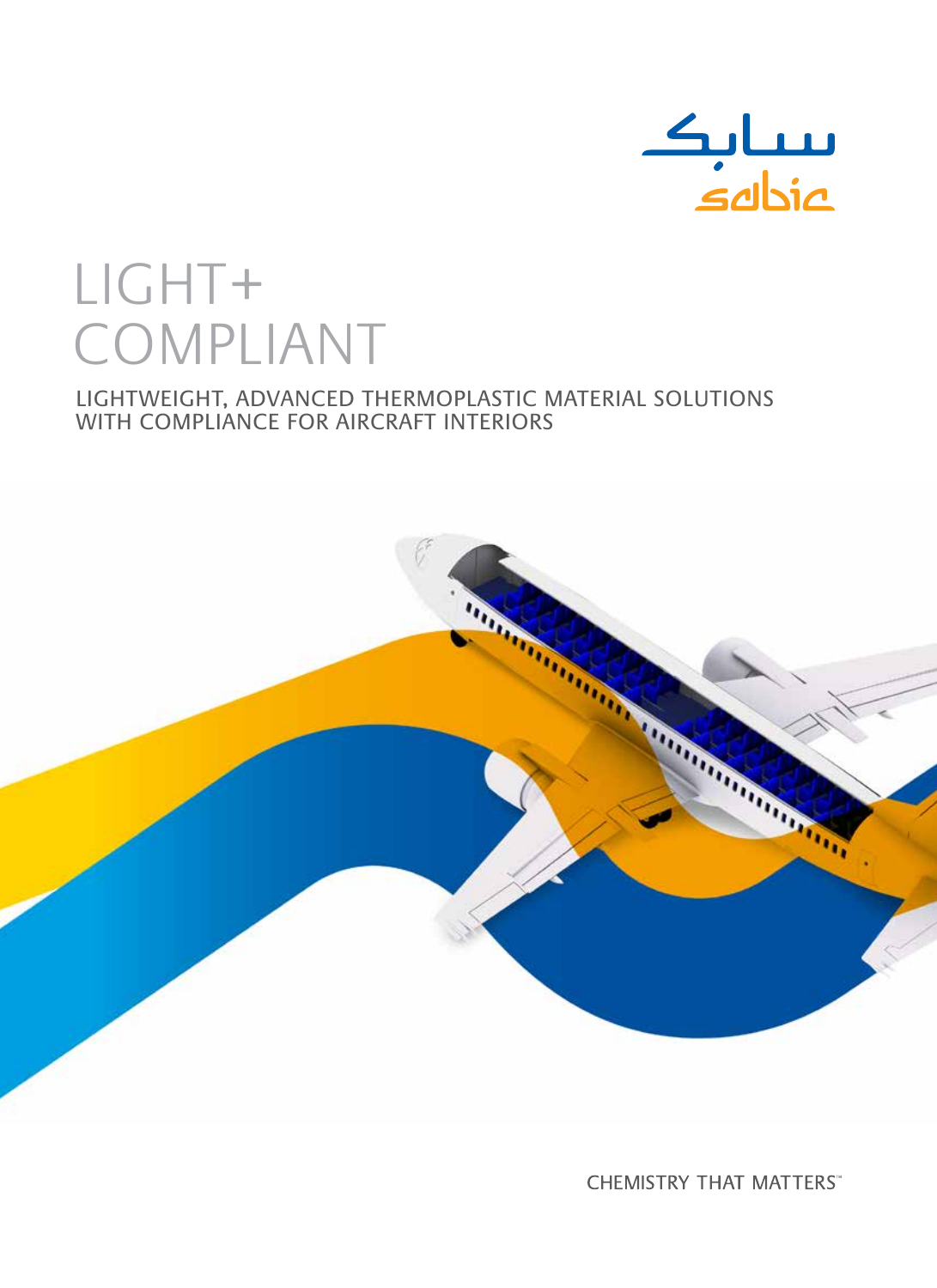

ADVANCED THERMOPLASTIC MATERIAL SOLUTIONS MEET THE CRITICAL CHALLENGES OF AIRCRAFT INTERIORS

To help global aerospace customers meet the critical challenges of weight-out, regulatory compliance, sustainability and improved flying experience, SABIC offers high-performance thermoplastic resin, sheet, foam and composite solutions.

These innovative products, together with the company's extended portfolio of advanced material technologies can help global aerospace OEMs reduce weight by up to 50 percent which may conserve fuel and lower emissions; meet tough flame-smoke-toxicity (FST) regulations; reduce overall system costs; and enhance safety and comfort of the cabin environment.

SABIC's ongoing investment in advanced materials technologies for the aerospace sector demonstrates the company's commitment to helping aircraft OEM customers meet toughening regulations, greatly expand thermoforming design options, improve aesthetics and heighten the consumer flying experience.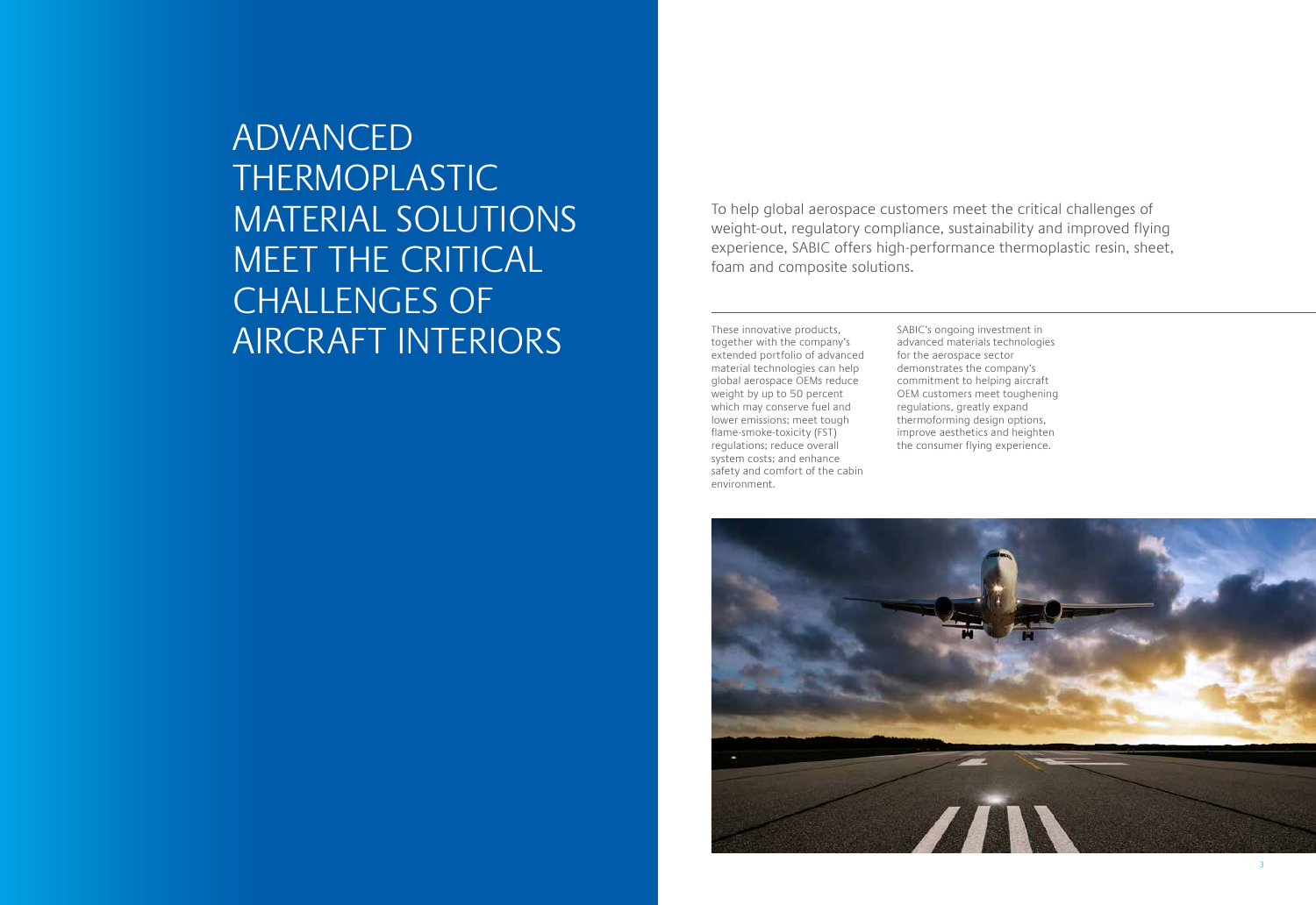





Aircraft Seating & Interiors Geven S.p.A. has chosen LEXAN™ XHR sheet for their new aircraft seating for Carribean Airlines' "Armonia" interiors, designed by Giugiaro. High-performance, lightweight LEXAN XHR sheet offered compliance with the stringent FST, heat release and Airbus toxicity requirements and provided excellent processability and weight-out vs. traditional PVC/PMMA products.



**COCKPIT** 

LEXAN F6000 sheet was tapped by Pilatus Aircraft Ltd. a worldleading manufacturer of singleengine turboprop aircraft and aircraft training systems, to create its new state-of-the-art cockpit. The material gives the OEM superior processability vs thermosets along with colorability and dimensional stability and complies with industry requirements.



Inflight Magazine Rack

Light weight, transparent LEXAN F2000A sheet was selected by Patrick Lindon, a leading industrial designer for the interior and product design specializing in aircraft interiors and seating, to create its new inflight brochure rack for Bucher Leichtbau AG. Among other key properties the sheet provides complies with FAR25853 flame and smoke requirements and ABD0031 toxicity requirements at 2mm and 3mm.



Aircraft Seating

SICMA Aero Seat, a business unit of ZODIAC AEROSPACE, selected LEXAN™ XHR sheet for their new aircraft seating due to the material's FST and OSU65/65 heat release compliance, excellent processing and beautiful color. LEXAN XHR sheet provides superior weight-out of up to 12 percent vs. traditional PVC/PMMA products for better fuel economy.



## WINDOW SHADES

The next-generation LEXAN™ XHR 5000 sheet is designed for multi-layer aircraft window shade systems requiring advanced flame-smoke-toxicity properties, helping improve comfort in the cabin environment with a high quality appearance and enhanced room-darkening properties. This co-extruded product is engineered as a robust yet lightweight substrate to be laminated with decorative films.

## Cabin Divider

SABIC's ULTEM™ 1668 sheet is used to develop cabin dividers for Airbus aircraft by Adder. ULTEM 1668A sheet meets all current commercial aircraft interior requirements, including OSU heat-release 65/65, FAA smoke and flammability testing, and FRA vertical burn criteria and complies with toxicity standards BSS7239 and ABD0031.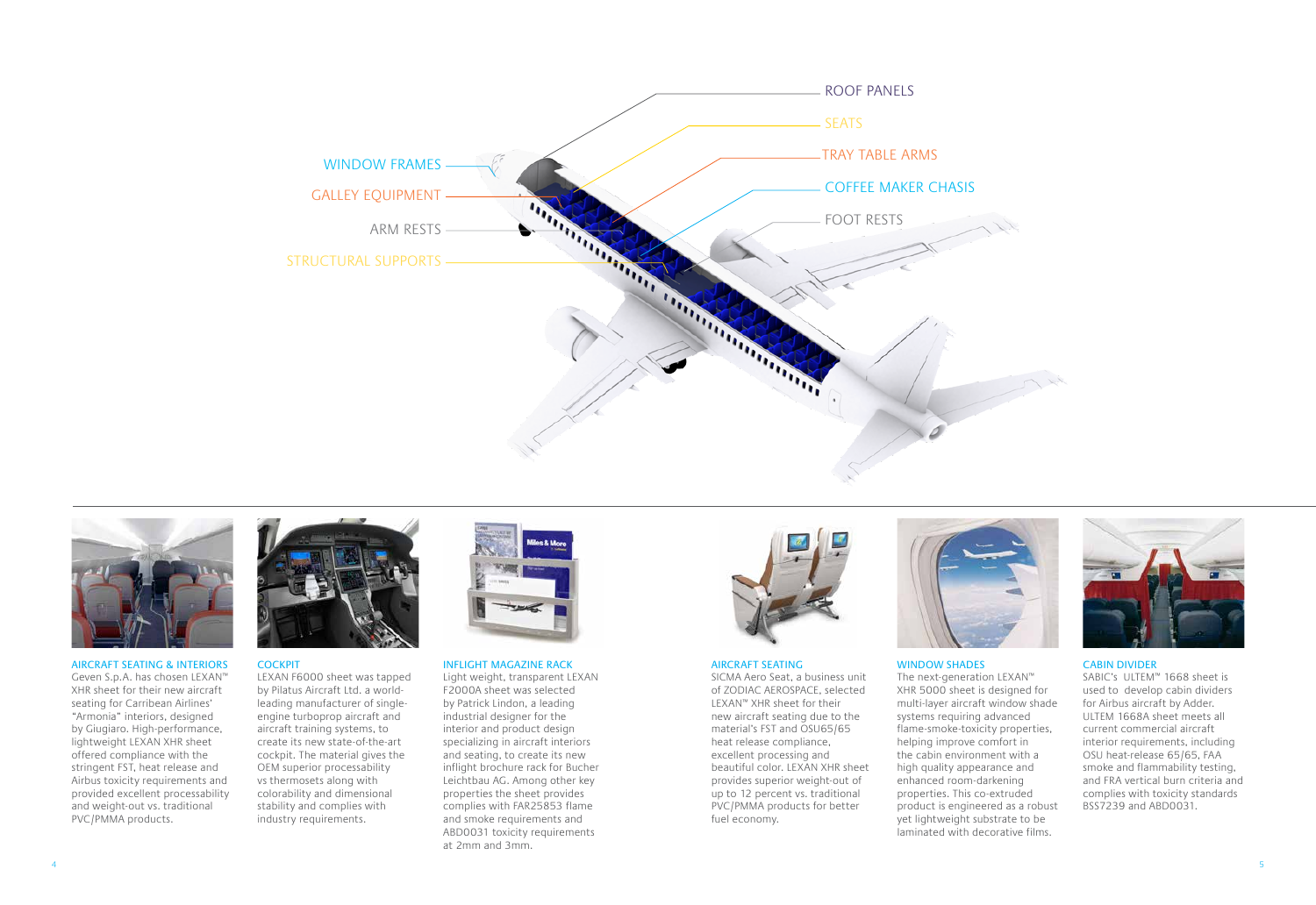| <b>OPAQUES</b>                              |                                                                                        |                                                  | <b>TRANSPARENTS</b>                  |                                                                                              |                                          |                                                                                              |                                                     |                                                                               |                        |                                                   |  |
|---------------------------------------------|----------------------------------------------------------------------------------------|--------------------------------------------------|--------------------------------------|----------------------------------------------------------------------------------------------|------------------------------------------|----------------------------------------------------------------------------------------------|-----------------------------------------------------|-------------------------------------------------------------------------------|------------------------|---------------------------------------------------|--|
| POLYCARBONATE FR<br>- Transportation        |                                                                                        |                                                  | POLYCARBONATE FR - Transportation    |                                                                                              |                                          |                                                                                              |                                                     |                                                                               |                        |                                                   |  |
| FAR 25.853 & ABD 0031<br>Toxicity Compliant | Low heat, smoke release and<br>Toxicity FAR 25.853,<br>OSU 65 /65   Bright White Color | White cap-layer<br>over a black base OSU 65 / 65 | Mirrorized FR<br>LEXAN Polycarbonate | General Purpose, uncoated thin<br>gauge FR Lexan with FAR 25.853<br>Flame & Smoke Complaince | General Purpose thick gauge<br>FR LLEXAN | Uncoated, FR transparent and<br>opal white sheet with FAR 25.853<br>Flame & Smoke Complaince | Transparent coated sheet<br>for curved applications | High scratch resistance,<br>transparent coated sheet<br>for flat applications | Transparent FR Film    | Transparent Coated sheet<br>for flat applications |  |
| LEXAN F6000 Sheet                           | LEXAN XHR 6000 Sheet                                                                   | LEXAN XHR 5000 Sheet                             | <b>IET MIRROR</b>                    | LEXAN 9600 sheet                                                                             | LEXAN F2100 Sheet                        | EXAN 2000A Sheet                                                                             | LEXAN FMR604 Sheet                                  | LEXAN MRAC Sheet                                                              | LEXAN FR60/FR65 Film   | LEXAN HL5FRA Sheet                                |  |
| $\bullet$<br>$\bullet$                      | $\bullet$<br>$\bullet$                                                                 |                                                  |                                      |                                                                                              |                                          |                                                                                              |                                                     | $\bullet$                                                                     |                        |                                                   |  |
| $\bullet$                                   | $\bullet$                                                                              |                                                  |                                      |                                                                                              |                                          |                                                                                              |                                                     |                                                                               |                        | $\bullet$                                         |  |
| $\bullet$<br>$\bullet$                      | $\bullet$<br>$\bullet$                                                                 |                                                  |                                      |                                                                                              |                                          |                                                                                              |                                                     |                                                                               |                        |                                                   |  |
|                                             |                                                                                        |                                                  |                                      | $\bullet$                                                                                    | $\bullet$                                | $\bullet$                                                                                    | $\bullet$                                           | $\bullet$                                                                     |                        |                                                   |  |
| $\bullet$                                   | $\bullet$                                                                              |                                                  |                                      |                                                                                              |                                          |                                                                                              |                                                     |                                                                               |                        |                                                   |  |
| $\bullet$                                   | $\bullet$                                                                              |                                                  |                                      | $\bullet$                                                                                    | $\bullet$                                | $\bullet$                                                                                    | $\bullet$                                           | $\bullet$                                                                     | $\bullet$              | $\bullet$                                         |  |
|                                             |                                                                                        |                                                  |                                      | $\bullet$                                                                                    | $\bullet$                                | $\bullet$                                                                                    | $\bullet$                                           | $\bullet$                                                                     |                        |                                                   |  |
| $\bullet$                                   | $\bullet$                                                                              |                                                  |                                      |                                                                                              |                                          |                                                                                              |                                                     |                                                                               |                        |                                                   |  |
|                                             | $\bullet$                                                                              |                                                  | $\bullet$                            |                                                                                              |                                          |                                                                                              |                                                     |                                                                               |                        |                                                   |  |
|                                             | $\bullet$                                                                              |                                                  |                                      |                                                                                              |                                          |                                                                                              |                                                     |                                                                               |                        |                                                   |  |
| $\bullet$                                   | $\bullet$                                                                              |                                                  |                                      | $\bullet$                                                                                    | $\bullet$                                | $\bullet$                                                                                    | $\bullet$                                           | $\bullet$                                                                     |                        | $\bullet$                                         |  |
|                                             |                                                                                        |                                                  |                                      |                                                                                              |                                          |                                                                                              |                                                     |                                                                               |                        |                                                   |  |
| $\bullet$                                   | $\bullet$                                                                              |                                                  |                                      | $\bullet$                                                                                    | $\bullet$                                | $\bullet$                                                                                    | $\bullet$                                           | $\bullet$                                                                     |                        |                                                   |  |
| $\bullet$                                   | $\bullet$                                                                              |                                                  |                                      |                                                                                              |                                          |                                                                                              |                                                     |                                                                               |                        |                                                   |  |
| $\bullet$<br>$\bullet$                      | $\bullet$<br>$\bullet$                                                                 |                                                  |                                      | $\bullet$                                                                                    |                                          |                                                                                              |                                                     |                                                                               |                        |                                                   |  |
| $\bullet$                                   | $\bullet$                                                                              |                                                  |                                      |                                                                                              |                                          |                                                                                              |                                                     |                                                                               |                        |                                                   |  |
|                                             |                                                                                        |                                                  |                                      |                                                                                              |                                          |                                                                                              | $\bullet$                                           | $\bullet$                                                                     |                        |                                                   |  |
|                                             |                                                                                        | $\bullet$                                        |                                      |                                                                                              |                                          |                                                                                              |                                                     |                                                                               |                        |                                                   |  |
|                                             |                                                                                        |                                                  |                                      | $\bullet$                                                                                    | $\bullet$                                | $\bullet$                                                                                    | $\bullet$                                           | $\bullet$                                                                     |                        |                                                   |  |
|                                             |                                                                                        |                                                  |                                      |                                                                                              |                                          |                                                                                              |                                                     |                                                                               |                        |                                                   |  |
|                                             |                                                                                        |                                                  |                                      |                                                                                              |                                          |                                                                                              |                                                     |                                                                               |                        |                                                   |  |
|                                             |                                                                                        |                                                  | $\bullet$                            | $\bullet$                                                                                    | $\bullet$                                | $\bullet$                                                                                    |                                                     |                                                                               |                        |                                                   |  |
| $\bullet$                                   | $\bullet$                                                                              | $\bullet$                                        | $\bullet$                            | $\bullet$                                                                                    | $\bullet$                                | $\bullet$                                                                                    | $\bullet$                                           | $\bullet$                                                                     | $\bullet$              | $\bullet$                                         |  |
| $\bullet$                                   | $\bullet$<br>$\bullet$                                                                 | $\bullet$<br>$\bullet$                           | $\bullet$                            | $\bullet$                                                                                    | $\bullet$                                | $\bullet$                                                                                    | $\bullet$                                           | $\bullet$                                                                     | $\bullet$<br>$\bullet$ | $\bullet$                                         |  |
| $\bullet$                                   | $\bullet$                                                                              | $\bullet$                                        | $\bullet$                            | $\bullet$                                                                                    | $\bullet$                                | $\bullet$                                                                                    | $\bullet$                                           | $\bullet$                                                                     | $\bullet$              | $\bullet$                                         |  |
| $\bullet$                                   | $\bullet$                                                                              | $\bullet$                                        |                                      |                                                                                              |                                          | $\bullet$                                                                                    |                                                     |                                                                               | $\bullet$              | $\bullet$                                         |  |

|                                     |                                                                                                                                                                                                                                                                                                                                                       | <b>OPAQUES</b>                                                |                                                               |                                                       |                                                                                                               |                                                  |  |
|-------------------------------------|-------------------------------------------------------------------------------------------------------------------------------------------------------------------------------------------------------------------------------------------------------------------------------------------------------------------------------------------------------|---------------------------------------------------------------|---------------------------------------------------------------|-------------------------------------------------------|---------------------------------------------------------------------------------------------------------------|--------------------------------------------------|--|
|                                     |                                                                                                                                                                                                                                                                                                                                                       | Sheet (PEI)                                                   | <b>ULTEM</b>                                                  | POLYCARBONATE FR<br>- Transportation                  |                                                                                                               |                                                  |  |
|                                     |                                                                                                                                                                                                                                                                                                                                                       | High Modulus<br>meets OSU 65/65                               | Pure ULTEM resin foamed                                       | FAR 25.853 & ABD 0031<br><b>Toxicity Compliant</b>    | <b>Bright White Color</b><br>Low heat, smoke release and<br>Toxicity FAR 25.853,<br>OSU 65/65 Bright White Co | White cap-layer<br>over a black base OSU 65 / 65 |  |
|                                     |                                                                                                                                                                                                                                                                                                                                                       | ULTEM 1668A SHEET                                             | ULTEM FOAM                                                    | LEXAN F6000 Sheet                                     | LEXAN XHR 6000 Sheet                                                                                          | LEXAN XHR 5000 Sheet                             |  |
| <b>MAIN CABIN/GENERAL</b>           | <b>PARTITIONS</b><br>STORAGE/LUGGAGE COMPARTMENTS<br><b>FLOORING</b><br><b>VIDEO BEZELS</b><br><b>VIDEO SCREEN COVERS</b><br><b>GAP COVERS/DECORATIVE TRIM</b><br>PERSONAL SERVICE UNITS (PSU'S)<br>WEAR ITEMS / DOOR PIVOTS / RUB STRIPS<br>LIGHT DIFFUSERS<br>LIGHT HOUSINGS<br>SIGNAGE<br><b>INSULATION</b><br><b>EMERGENCY DOOR LIGHT FAIRING</b> | $\bullet$<br>$\bullet$<br>●<br>●<br>$\bullet$<br>$\bullet$    | $\bullet$<br>O<br>0                                           | $\bullet$<br>●<br>●<br>0<br>0<br>O                    | 0<br>e<br>m<br>●<br>$\bullet$<br>o<br>o                                                                       |                                                  |  |
| LAVA-<br>TORY<br>GALLEY             | <b>TOILETS</b><br><b>MIRRORS</b><br>COUNTER/SINK/BACKSPLASH<br><b>BEVERAGE CART</b>                                                                                                                                                                                                                                                                   | $\bullet$<br>$\bullet$<br>●                                   | $\bullet$<br>$\bullet$                                        | $\bullet$                                             | $\bullet$<br>o                                                                                                |                                                  |  |
| COCKPIT                             | DASHBOARD ENCLOSURES<br>INSTRUMENT / GAUGE LENS<br><b>FIREWALL</b><br><b>VISORS</b>                                                                                                                                                                                                                                                                   | $\bullet$                                                     | $\bullet$<br>$\bullet$                                        | $\bullet$                                             | $\bullet$                                                                                                     |                                                  |  |
| SEATING                             | SEAT BACKS/FOOD TRAYS/ARM RESTS<br><b>END BAYS</b><br>TRIM PARTS<br>LIFE VEST HOLDERS<br><b>CENTER CONSOLE</b>                                                                                                                                                                                                                                        | $\bullet$<br>$\bullet$<br>●<br>$\bullet$<br>$\bullet$         | $\bullet$<br>$\bullet$                                        | $\bullet$<br>$\bullet$<br>$\bullet$<br>0<br>$\bullet$ | $\bullet$<br>0<br>×<br>●                                                                                      |                                                  |  |
| WIN-<br>DOW                         | DUST/SCRATCH PANE<br><b>WINDOW REVEAL</b><br><b>WINDOW SHADE</b>                                                                                                                                                                                                                                                                                      |                                                               |                                                               |                                                       |                                                                                                               | $\bullet$                                        |  |
| EXTE-<br>RIOR                       | WINGTIP/LANDING LENS<br>LANDING GEAR/NACELE/DOOR BUSHINGS<br>RAYDOME / NOSE CONE                                                                                                                                                                                                                                                                      |                                                               | $\bullet$                                                     |                                                       |                                                                                                               |                                                  |  |
| GO <sub>C</sub>                     | CARGO CONTAINERS<br>CARGOLINER<br>CARGO MIRRORS                                                                                                                                                                                                                                                                                                       |                                                               |                                                               |                                                       |                                                                                                               |                                                  |  |
| SPECIFICA-<br>TIONS/OEM<br>AIRFRAME | FAR 25.853 SECTION (a) 60 SECOND VERTICAL BURN<br>FAR 25.853 SECTION (d) HEAT RELEASE OSU 65/65<br>AIRBUS ABD0031 (TOXICITY)<br><b>BOEING BSS 723 (TOXICITY)</b><br>SMOKE DENSITY                                                                                                                                                                     | $\bullet$<br>$\bullet$<br>$\bullet$<br>$\bullet$<br>$\bullet$ | $\bullet$<br>$\bullet$<br>$\bullet$<br>$\bullet$<br>$\bullet$ | $\bullet$<br>$\bullet$<br>$\bullet$<br>$\bullet$      | ●<br>●<br>●<br>●<br>●                                                                                         | $\bullet$<br>$\bullet$<br>$\bullet$<br>$\bullet$ |  |